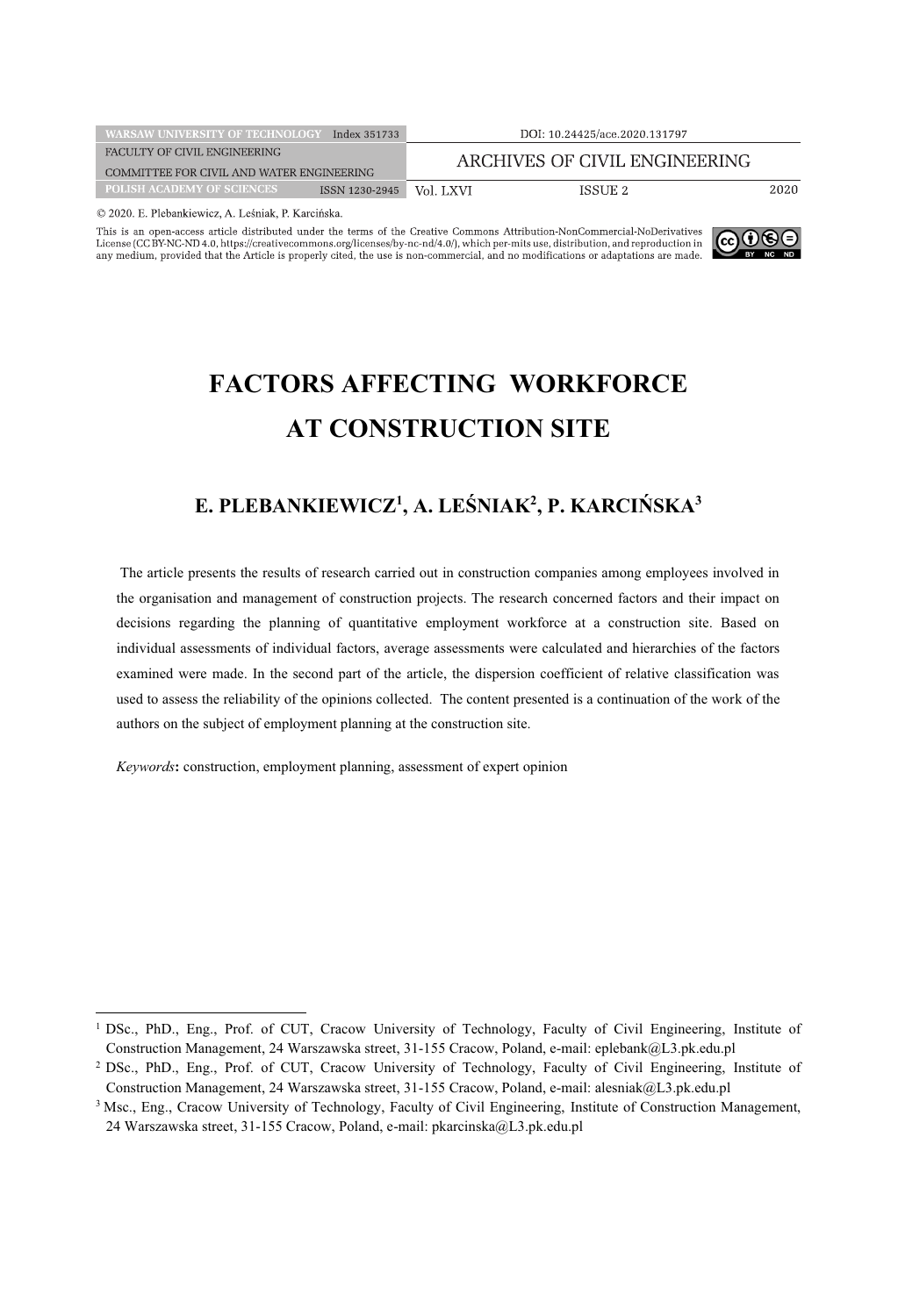### **1. INTRODUCTION**

Construction projects are characterized by their significant individuality. They differ in the way they are designed, the choice of technology and the materials used, the location of the construction site, as well as the cost and the time of implementation. Planning the implementation of a construction project is a difficult and complex task, requiring the contractor to consider many aspects of the execution of work related to time, costs and quality. The construction product should be of good quality to meet customer requirements. Research by [21] emphasized that quality control in the case of construction projects should take place both during the preparation of the construction project and during the construction phase. Particular attention should be paid to the building materials used, the good quality of which can be guaranteed, for example, by quality control during the purchase process [21]. For both the investor and the contractor of works, the accuracy of estimating the planned costs of the project implementation is of great importance. In the literature one can find many works on cost issues in construction [5, 9]. The least expected result for both parties is exceeding the planned budget and looking for reasons for differences in planned and actual costs of implementation [17]. Nowadays, the analysis of the costs of newly constructed buildings is often performed for the whole life cycle of a building [19, 20]. The project cost parameter is directly related to the time of its implementation [4]. In order to effectively estimate the construction project duration many models and methods have been proposed in the literature [7, 8,10]. Despite the development of methods supporting planning in time, the authors [12, 13] stress that delays in the completion of projects are a common problem in modern construction [1,14]. One of the stages of the process of planning a construction project in time is the decision of the contractor concerning employment at the construction site. Careful planning of hiring the appropriate number of employees at the construction site, supported by calculations, has a positive impact on its preparation and conduct.

The aim of the article is to create a hierarchy of the analysed factors affecting the planned employment on the construction site as well as to assess their impact on the basis of the contractors' opinions obtained. This assessment is subjected to verification in the next step based on the dispersion coefficient of relative classification, thanks to which a conclusion regarding the credibility of the opinions obtained can be made.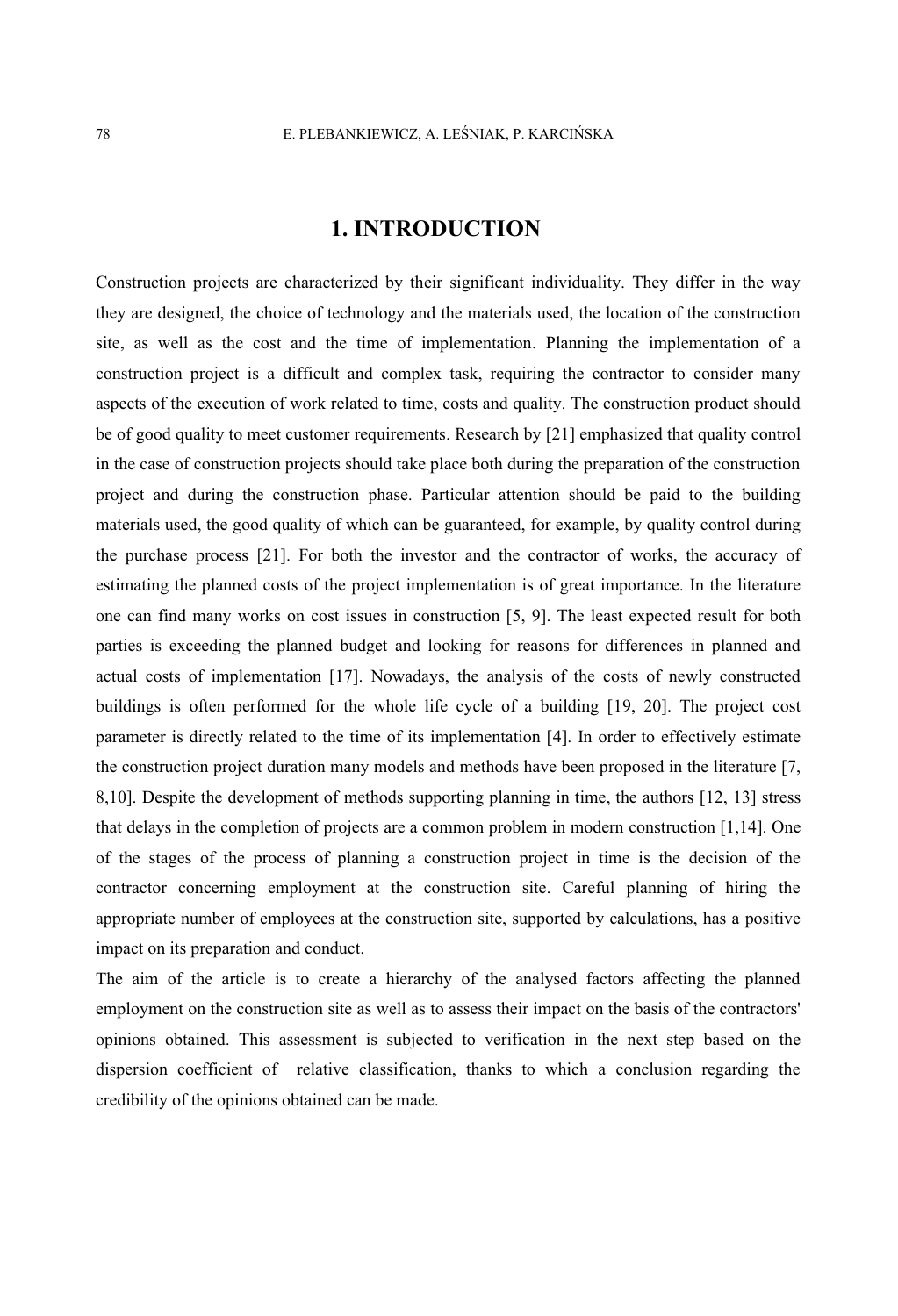# **2. PLANNING WORKFORCE AT A CONSTRUCTION SITE**

The nature of the construction process - because it entails the necessity of planning the consumption of resources during the project implementation - makes the provision of appropriate employees creating work teams a very important task. Active resources, i.e., among others workers, construction equipment, construction machines along with an operator, etc., are particularly important in the construction process, because they directly affect the working time [15].

In addition to working time, another important measure of a construction project is the financial outlays incurred for the implementation of the investment. The costs related to employment form a significant part of the total investment cost [22], which also in the aspect of budget planning confirms the validity of determining the employment on the basis of a detailed analysis and not only intuitively. In order to estimate long-term employment for the entire project, the contractor must determine the demand for employees at every stage of the work well in advance. A shortage of resources at a particular stage of implementation can limit the production and reduce productivity, while their surplus will waste resources. Sustainable employment will minimise the sudden increases in employee remuneration costs, and thus the costs of the entire construction.

Reliable planning of construction implementation in the field of employment estimation also reduces the risk of failure to meet the deadline or even the risk of inability to complete the project, or the risk of the contractor suffering huge material losses caused by attempts to implement the investment, for which, for example, the necessary resources are not available or this availability is limited.

The results of the research presented in [18] show that the most common basis for determining the number of employees and the time needed to complete the work are the time standards and the amount of planned work (42.40% of cases). It is disturbing, however, that as much as 36.40% of contractors who participated in the study do it intuitively, on the basis on intuition and experience. Not fully thought-out actions can be the cause of unnecessary losses, of both money and time, and one has to be aware that the effectiveness of organisational solutions is measured by the costs of lost time. This criterion was formulated by the forerunner of the scientific organisation of work - Karol Adamiecki.

Widely available workforce planning methods, consistent with the academic approach, are based in Poland on work time standards, available, e.g. in builder's price books. However, the construction knowledge database is criticised both by scientists and practitioners. The reasons for this are, among other things, the outdated technologies on which the implementation of work is based, and the fact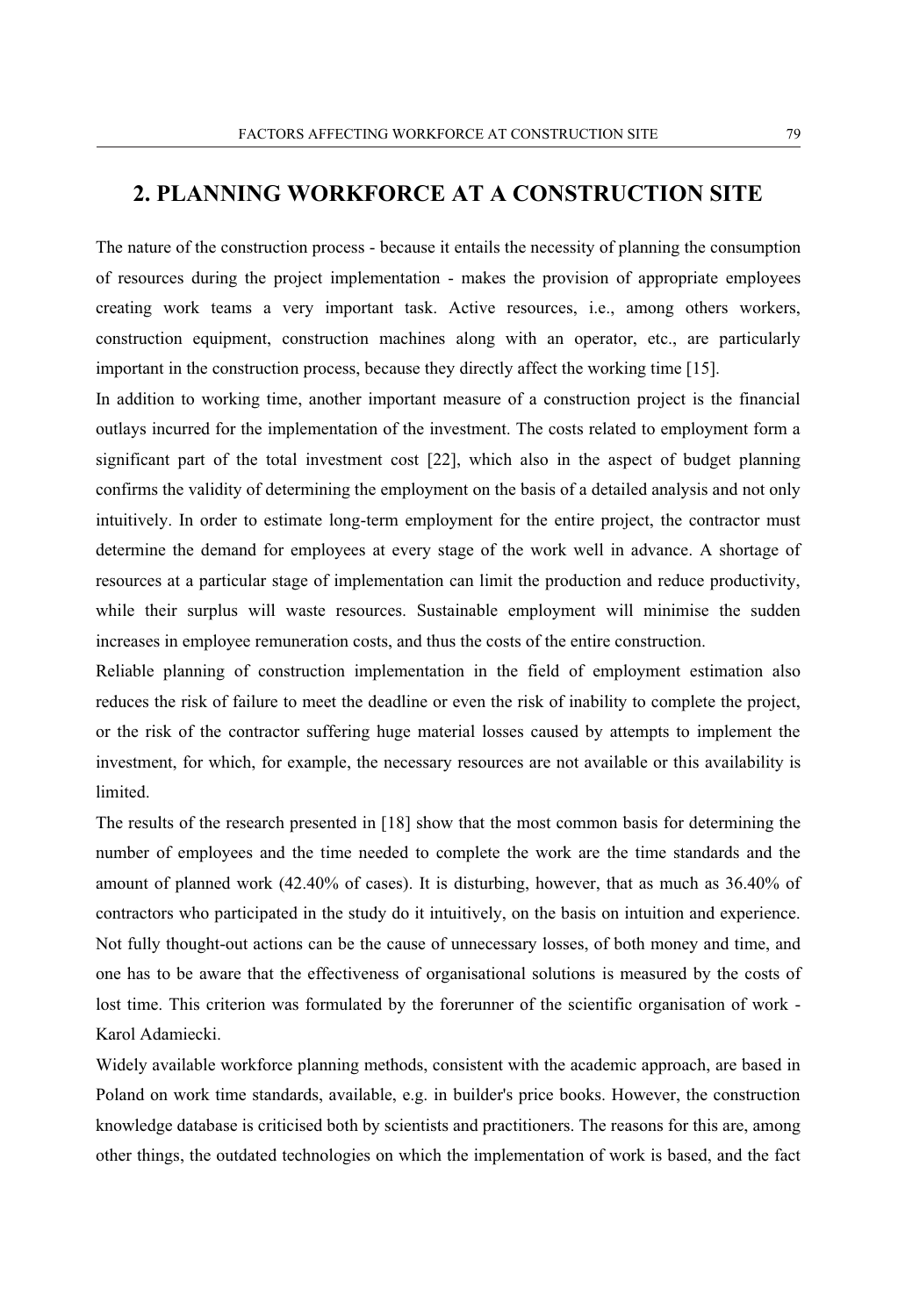that the outlays are related to undefined machines, and the work processes often have unspecified conditions of their performance, etc. [16]. A solution to this problem is the creation of internal labour cost databases created by the contractors for their needs, adjusted to the work standards of a given construction company and its employees.

In literature on the subject, one can find information that, apart from planning employment based on working time standards, quantitative techniques based on statistics are usually used. In 2002 a model of active resource planning based on the so-called employment multiplier was developed [22]. The authors of [22], based on a simple regression analysis, further developed the model for estimating overall employment using a non-linear relationship between employment and construction costs. This method was in line with the conclusion made in 1995, i.e. that the employment for the implementation of a project is strongly related to labour consumption, project type and the amount of work of a certain type.

An analogous approach was presented in 1999 [22], when the results of an international survey of performance indicators are published, and on their basis a new approach to the problem dedicated to construction in France, Germany and Great Britain was created. According to this method, performance indicators form the basis for estimating employment. Performance indicators [22] have been defined as labour intensity in manhours per square metre of constructing one floor of a building.

In the USA, researchers at the University of Texas have developed a prediction system for employment volume based on data from projects implemented by the Texas Department of Transportation. The regression equations developed at that time also took into account the type of project and the costs of its implementation [22], and its creators made the conclusion that the construction costs and project type are excellent prognostic factors. The authors in [2] used a similar regression analysis for motorway projects at the Department of Transportation in South Carolina in the USA.

The methods discussed above are based on a fixed employment rate, determined for various types of buildings or structures. Such categorisation allows using the appropriate multipliers to reflect the impact of technology and configuration of teams involved in various types of work. However, in terms of employment volume decisions, for most models, strictly defined coefficients generate certain limitations. The model must be verified each time in case of any changes in the technology used or employment configuration. In practice, this requires a lot of effort, and regular and frequent verification of the coefficients is critical for the results of the obtained forecast.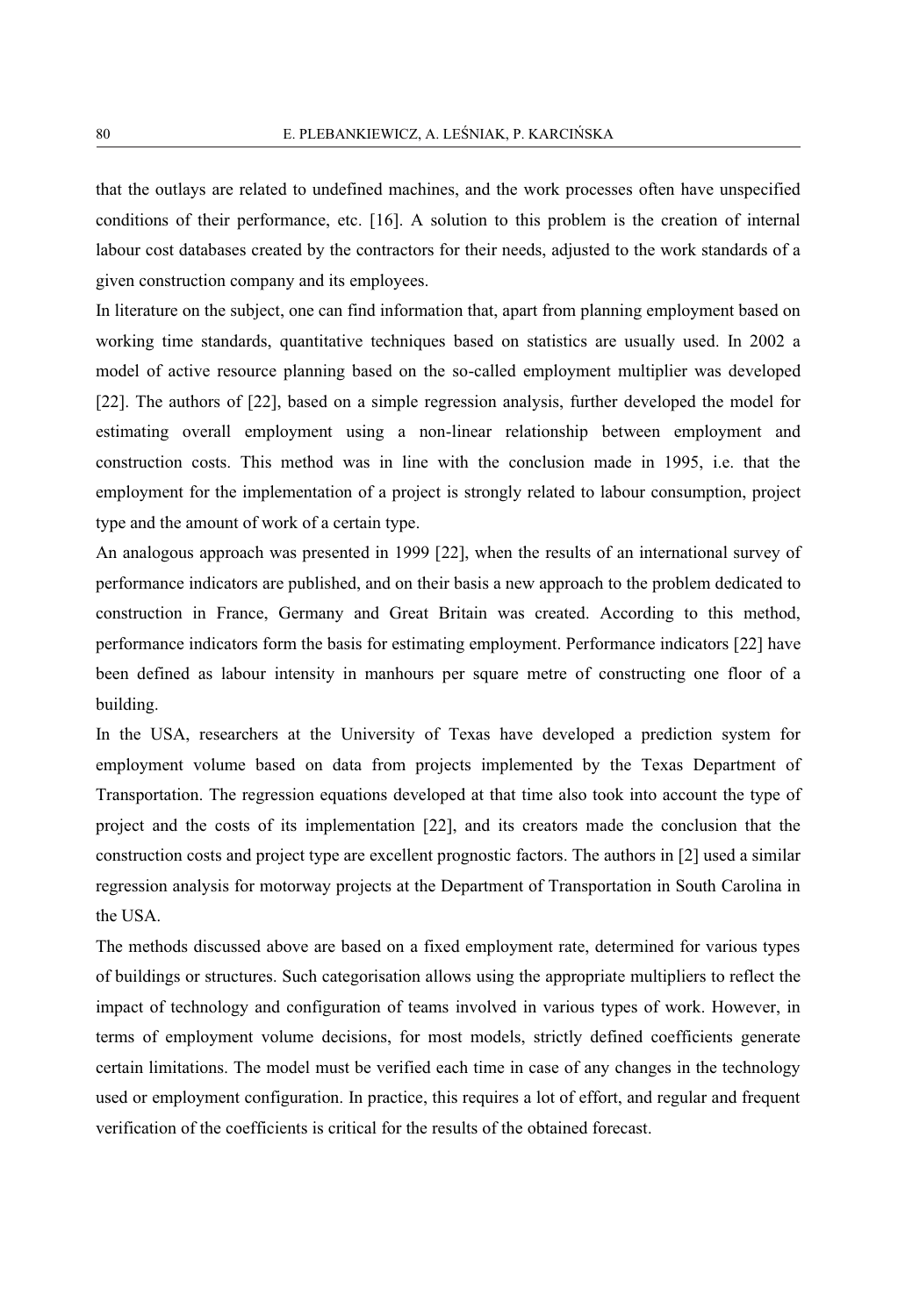Summarising this overview of the employment selection methods, it can be concluded that the surveys conducted for the purposes of employment estimation usually concerned simple relations between the demand for resources and the cost of implementation or the performance indicator. Other potential determinants have so far been rarely scientifically evaluated. Statistical methods were used most frequently in scientific works to model the size of employment.

### **3. FACTORS AFFECTING PLANNED WORKFORCE**

The existing models show that the function of employment demand should be based on the equation that takes into account the size of the project and its type. However, other factors affecting the employment level of workers in the execution of construction works have also recently become the subject of scientists' interest. One of the widest studies on this subject was carried out in 2008 and its results and developed mathematical models for predicting the amount of employment in the design phase are presented in [22]. The results obtained showed that the demand for employment does not depend on a single factor, but on a group of variables related to the project's characteristics.

Using pilot studies [22], several additional factors that affect employment at the construction site have been identified. These include technology, the level of mechanisation, the complexity of the project, the capabilities of the management team, outlays on electricity and mechanical services. Taking into account the impact of these factors, a new way of estimating employment size was developed, taking into account the impact of the factors examined at that time. Again, the multiple regression analysis was chosen by the authors [22] as the most suitable method to show the relationship between variables.

Research on the impact of factors in the employment planning process has also been carried out on the Polish construction market by the authors of this work. Factors included in the study conducted are: the amount of work, type of work, availability of employees, contract value, completion date, level of material prefabrication, level of mechanisation, project management, work technology, physical conditions at the construction site, contractor's cooperation with the designer and employee qualifications. In order to determine the size of their impact on the planned employment volume, questionnaire surveys were carried out among Polish building contractors in which a 50% responsiveness rate was achieved in response to the inquiries sent. The survey questionnaire was filled out by 38 persons who deal with the organisation of construction projects on a daily basis. The results presented in the article refer to the period from January 2014 to January 2015.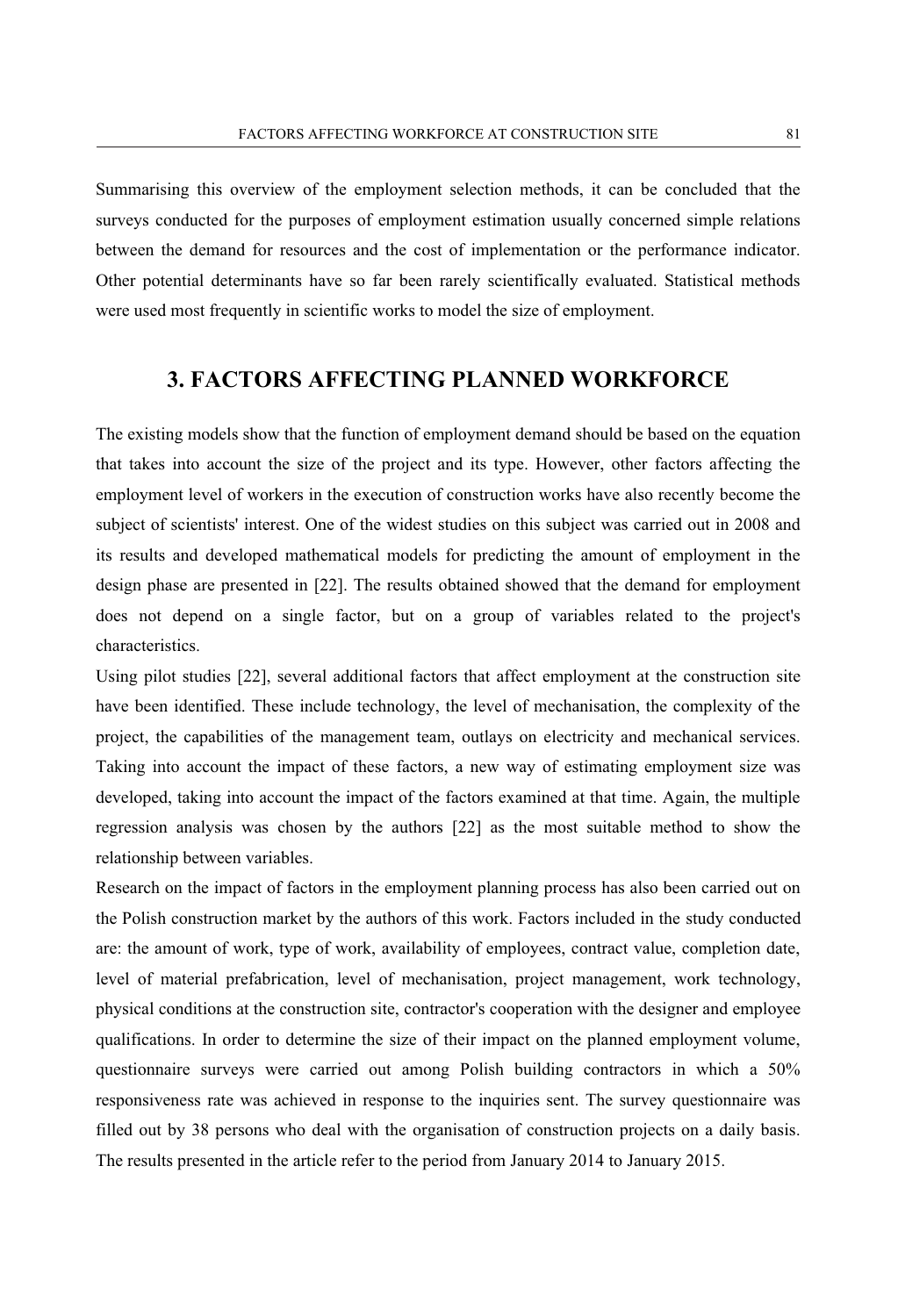Participants in the study assessed the impact of each of the twelve factors on planned employment in a five-point Likert scale, widely used in questionnaires for assessing the acceptance level of the examined phenomenon or point of view [6]. The assigned scores ranged from 0 to 4, where 0 meant no impact, 1 - low impact, 2 - medium impact, 3 - high impact and 4 - very high impact. For each factor, the average score was calculated according to:

$$
\bar{x} = \frac{1}{N} \sum_{i=1}^{n} x_i
$$

where:

*N* - total number of responses, *xi* - rating awarded to the given factor.

Figure 1 presents the factors together with their average ratings in the order from the most to the least important in the opinion of the study participants. The factors that received the highest rating are the completion deadline and the amount of work. The contractor's cooperation with the designer and the value of the contract were considered the least important factors.



Fig. 1. Average assessment of factors affecting employment Source: Own elaboration

The disadvantage of using surveys may be the quality of the information obtained, which is often biased. However, a reliable assessment of complex socio-economic phenomena is not possible in practice without referring to the opinions of researchers and experienced practitioners [3].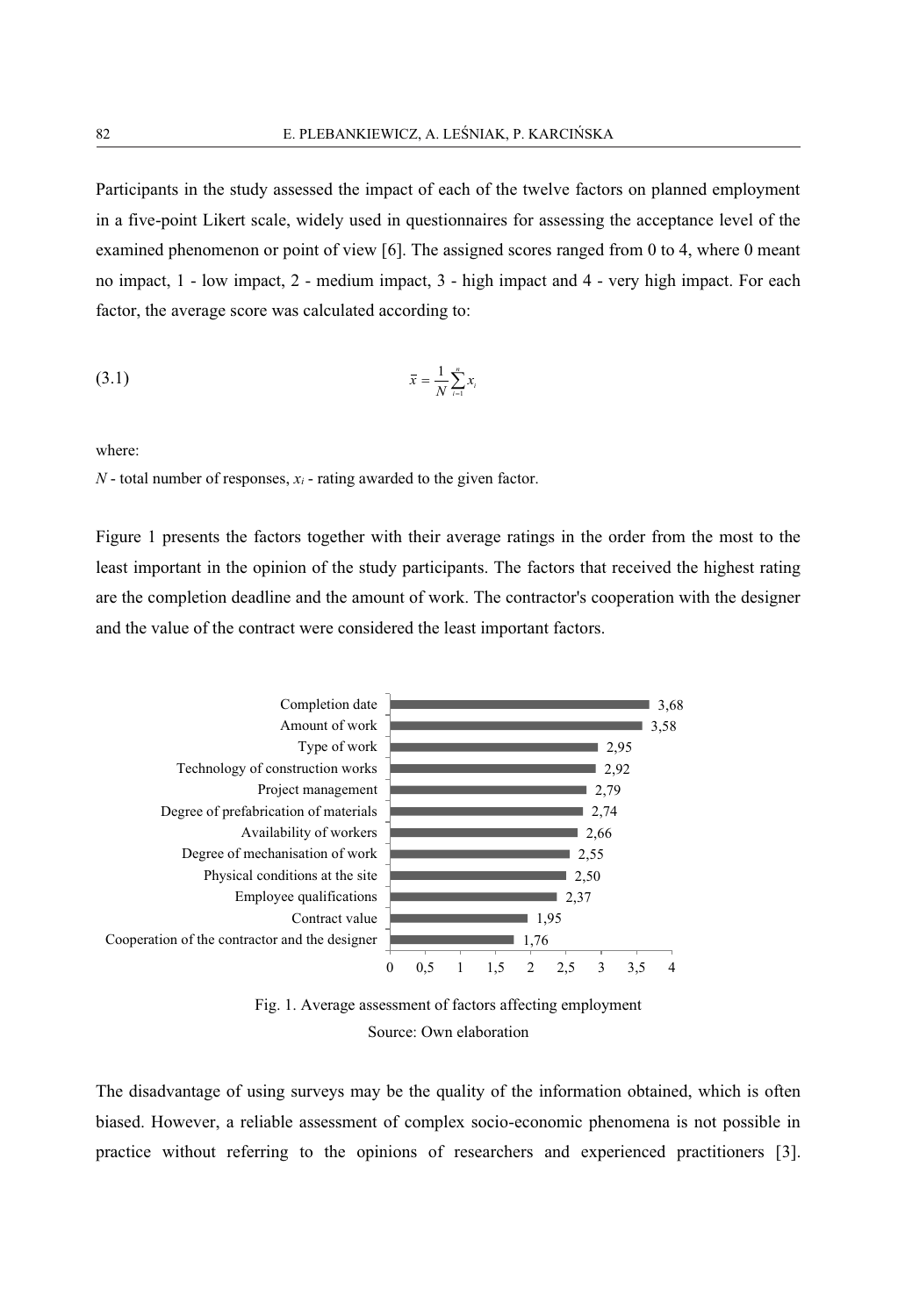Therefore, it is important to assess the consistency of the opinions obtained. According to the socalled the coherence theory of truth, a thing is true if it is internally consistent, if consent [3] exists is regard to it. If the conformity of the opinions issued by the group of respondents is on a sufficiently high level, general judgements can be made on their basis [3].

In connection with further analysis, the results of the study were subject to the assessment of consistency of the respondents' opinions. Each factor was considered individually. In the first step, the resulting impact assessments for each factor were divided into three groups. This division was made on the basis of the designated positions of the extreme quartiles (Q1 and Q3) for each ordered series of assessments assigned by the respondents. This procedure was used to ensure that very low or very high assessments attributed to factors by some contractors were also included in the construction planning model developed by the authors and did not disturb average assessments – since the arithmetic mean is susceptible to extreme results.

On the basis of the location of nQ1 of the first quartile and nQ3 of the third quartile in an ordered series of responses, each of these series was divided into three sets:

- A set of assessments with a low impact of the factor on planned employment below the first quartile (responses from n=1 to n=8);
- A set of assessments with a medium impact of the factor on planned employment above the first quartile and below the third one (responses from  $n=9$  to  $n=30$ );
- A set of assessments with a high impact of the factor on planned employment above the third quartile (responses from n=31 to n=38).

Next, in each of the sets of responses, the consistency of the respondents' opinions was checked in regard to the assessments of the factor's impact on the planned employment volume. The consistency of the respondents' opinions was assessed on the basis of the dispersion coefficient of the relative classification h, which is a statistical measure of variability for the nominal scale of variables and has already been used in surveys conducted in the construction industry [11]. The values of coefficient h for assessing the impact of individual factors on planned employment volume were calculated in accordance with:

(3.2) 
$$
h = \frac{k}{k-1} (1 - \sum_{j=1}^{k} f_j^2)
$$

where:

k - the number of categories of responses in the r-th question,

 $f_{rj}$  - the frequency of j-th category in the r-th question.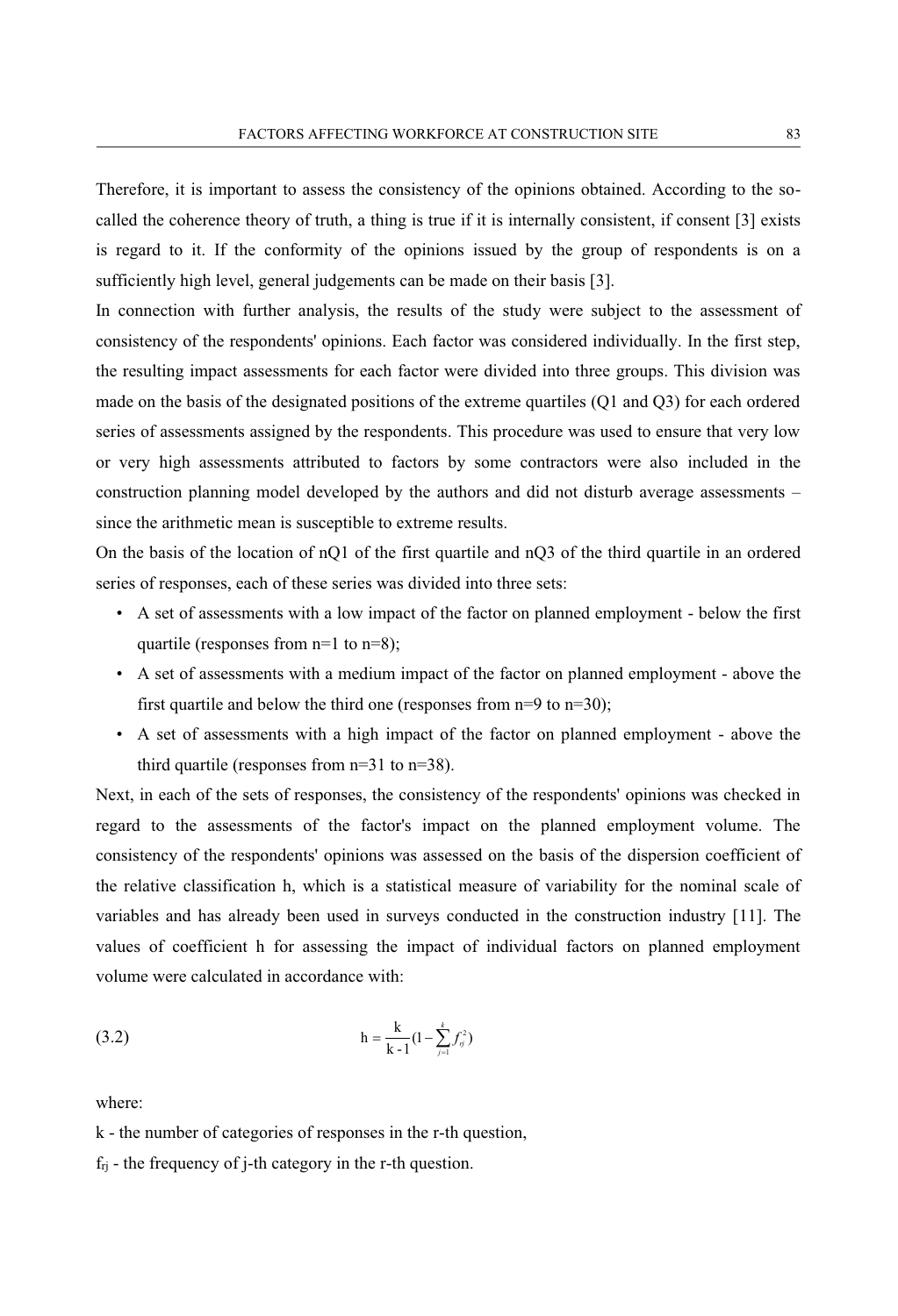The value of the coefficient is in the range [0, 1] and should be as small as possible, which indicates a greater consistency of the respondents' opinions. The values of the coefficient h for three sets of factors influencing the planned employment volume are summarised in Table 1.

|                                  | $h$ for the set of | $h$ for the set of | $h$ for the set of |  |
|----------------------------------|--------------------|--------------------|--------------------|--|
| Name of factor                   | low                | medium             | high               |  |
|                                  | assessments        | assessments        | assessments        |  |
| Amount of work                   | 0.66               | 0.29               | 0.00               |  |
| Type of work                     | 0.59               | 0.37               | 0.00               |  |
| Availability of workers          | 0.27               | 0.50               | 0.00               |  |
| Contract value                   | 0.27               | 0.70               | 0.47               |  |
| Completion date                  | 0.47               | 0.21               | 0.00               |  |
| Degree of prefabrication of      | 0.47               | 0.29               | 0.59               |  |
| materials                        |                    |                    |                    |  |
| Degree of mechanisation of work  | 0.63               | 0.44               | 0.00               |  |
| Project management               | 0.27               | 0.44               | 0.27               |  |
| Technology of construction works | 0.47               | 0.11               | 0.00               |  |
| Physical conditions at the       | 0.63               | 0.44               | 0.47               |  |
| construction site                |                    |                    |                    |  |
| Cooperation between the          | 0.47               | 0.37               | 0.66               |  |
| contractor and the designer      |                    |                    |                    |  |
| Employee qualifications          | 0.51               | 0.60               | 0.59               |  |

Table 1. Values of the coefficient h for the assessed factors. Source: Own elaboration

The dispersion factor h is very sensitive to even small differences in responses. Determining whether the obtained result is close enough to zero, which would indicate the reliability of the results obtained for each of the sets, is a key issue for the purposes of the analysis conducted. Based on [23], it was assumed that the value of the coefficient h:

- Below the threshold value at the level of the 10th percentile of the distribution of dispersion factor results for a five-point scale of responses will mean that the respondents are very much in agreement,
- Below the threshold value at the level of the 25th percentile of the distribution of dispersion factor results for a five-point scale of responses will mean that the respondents are moderately unanimous.

According to [23], the value of coefficient h at the 10th percentile level for the adopted five-grade scale is 0.658, while for the 25th percentile the value of coefficient h is 0.766.

Only in three cases results were obtained for the value of the dispersion coefficient of relative classification below the threshold value of the 10th percentile and above the threshold value of the 25th percentile, which, according to the adopted interpretation rule, indicates a moderate agreement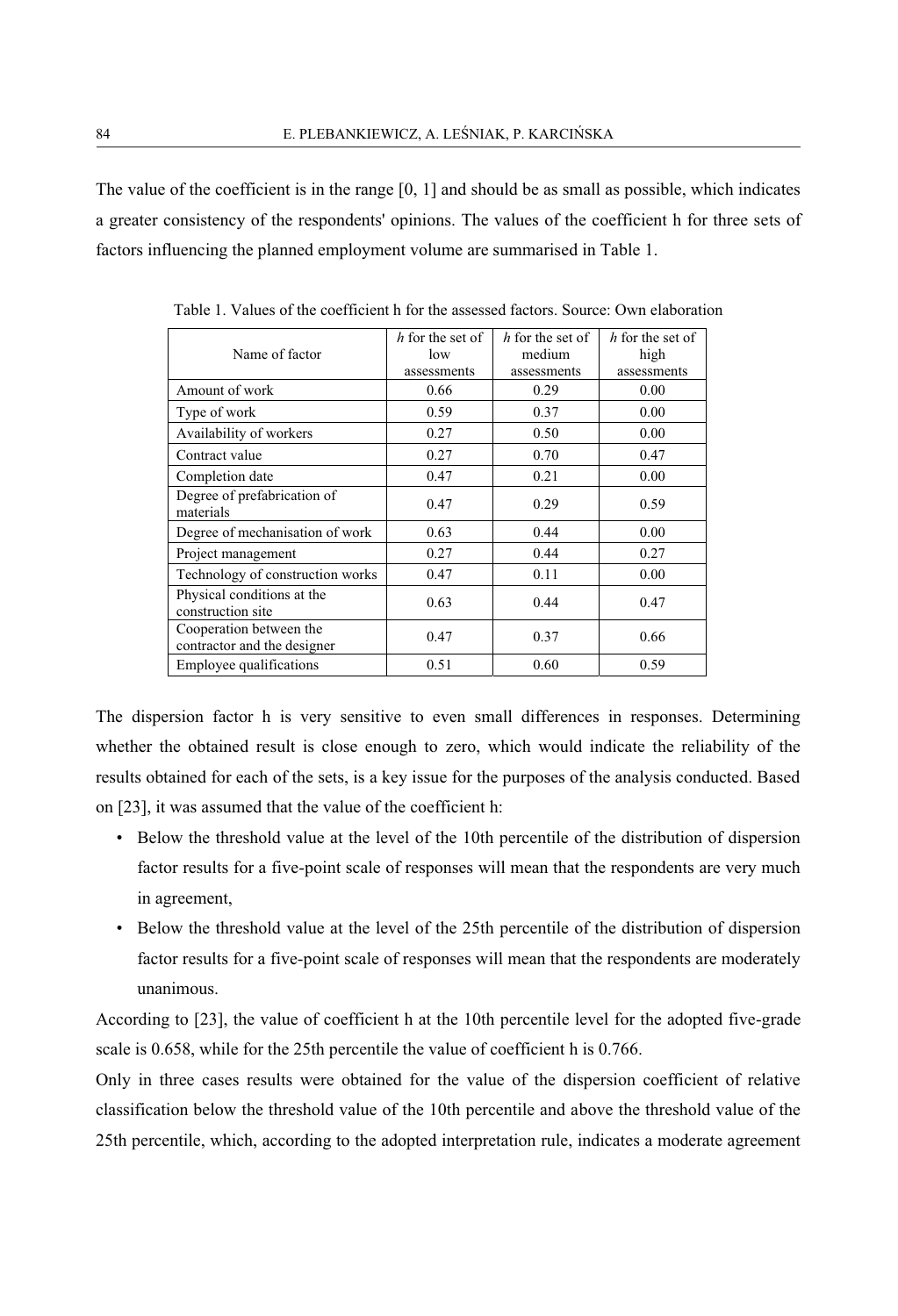of the respondents' opinions. In 33 cases, the results showed very high consistency of the respondents' opinions.

# **4. CONCLUSIONS**

The article discusses the issue of planning the volume of employment at a construction site. The results of own research on the impact of various factors on employment planning are presented. The strength of the impact of each factor on the discussed issue was determined based on the opinions of building contractors who deal with the issue of selecting construction workers in practice on a daily basis. The paper presents the average assessments of factors that are within the range of assigned assessments, i.e. from 0 to 4. The consistence of the opinions provided was verified on the basis of the dispersion coefficient of relative classification, after the division of the results into three sets of assessment validities: a set of low assessments, a set of medium assessments and a set of high assessments. The assessment of opinion consistency confirmed the high consistency of the respondents, and this fact will allow the use of the results of the research presented in the construction of a mathematical model for quantitative planning of employment at a construction site.

### **REFERENCES**

- 1. H. Anysz, B. Buczkowski, "The association analysis for risk evaluation of significant delay occurrence in the completion date of construction project", International Journal of Environmental Science and Technology, 1-6, 2018.
- 2. L.C. Bell, S.G. Brandenburg, "Forecasting construction staffing for transportation agencies", Journal of Management in Engineering 19(3), 2003.
- 3. D.J. Błaszczuk, "Podstawy prognozowania, symulacji i sterowania optymalnego", PWN 2014.
- 4. A. Czarnigowska, A. Sobotka, "Time–cost relationship for predicting construction duration", Archives of Civil and Mechanical Engineering 13(4): 518-526, 2013.
- 5. A. Dziadosz, A. Tomczyk, O. Kapliński, "Financial risk estimation in construction contracts", Procedia Engineering 122: 120-128, 2015.
- 6. H. Gatignon, "Statistical analysis of management data", Springer-Verlag, New York 2003.
- 7. B. Gładysz, D. Kuchta, D. Skorupka, A. Duchaczek, "Fuzzy analysis of project duration in situations of risk", AIP Conference Proceedings, 1648 (1), 600003, 2015.
- 8. N. Ibadov, J. Kulejewski, "Evaluation of the project timeliness with fuzzy constraints", AIP Conference Proceedings, 1648 (1), 600002, 2015.
- 9. M. Juszczyk, A. Leśniak, K. Zima, "ANN Based Approach for Estimation of Construction Costs of Sports Fields", Complexity 1-11, 2018.
- 10. M. Krzemiński, "Optimization of work schedules executed using the flow shop model, assuming multitasking performed by work crews", Archives of Civil Engineering 63(4): 3-19, 2017.
- 11. A. Leśniak, "Czynniki przetargowe w zamówieniach na dokumentację projektową", Budownictwo i Architektura 13(4), 2014.
- 12. A. Leśniak, K. Zima, "Cost calculation of construction projects including sustainability factors using the Case Based Reasoning [CBR] method", Sustainability 10(5), 1608, 2018.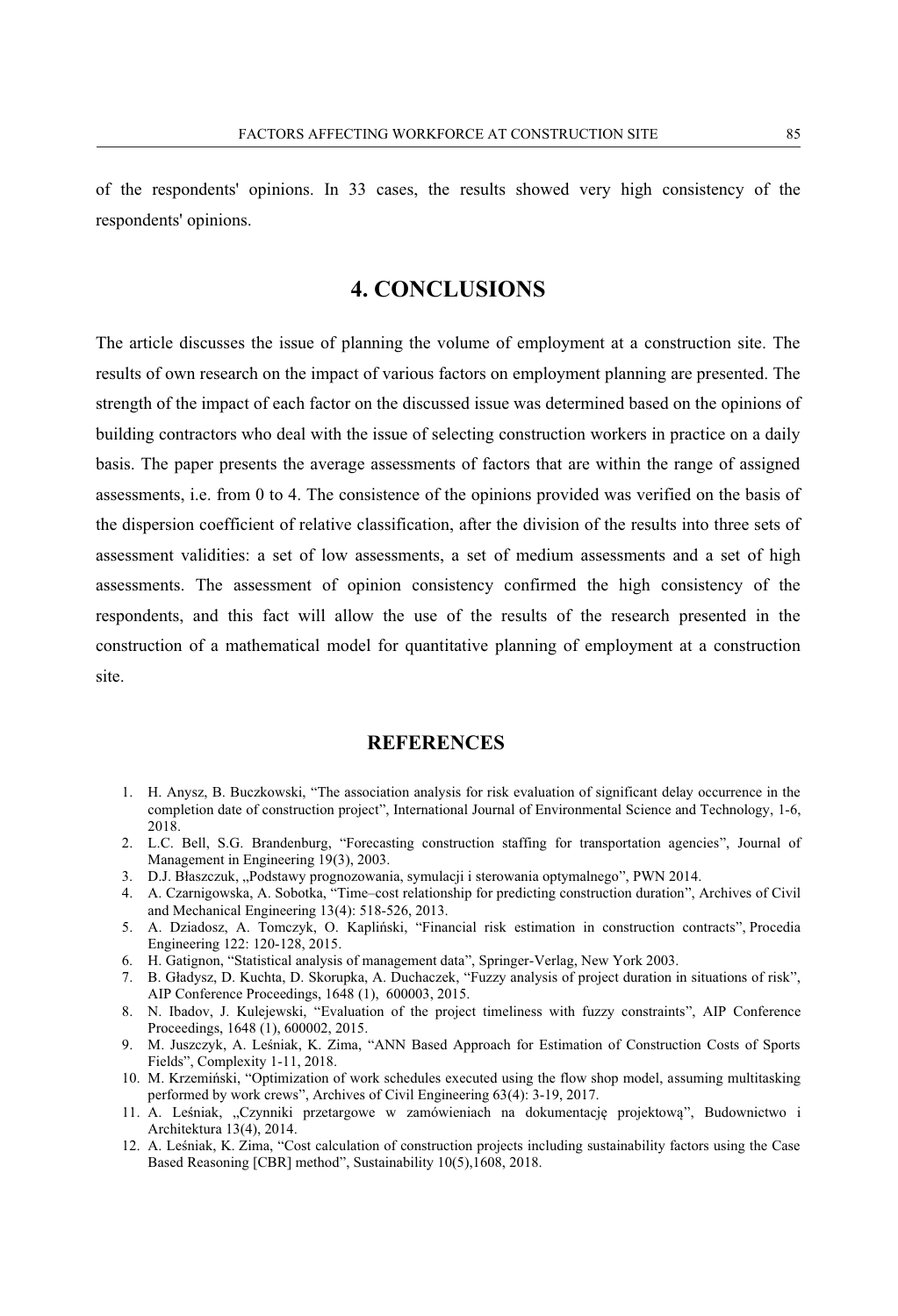- 13. A. Leśniak, M. Juszczyk, "Prediction of site overhead costs with the use of artificial neural network based model", Archives of Civil and Mechanical Engineering 18(3): 973-982, 2018.
- 14. A. Leśniak, G. Piskorz, M. Spišáková, D. Mačková, "Causes of delays in construction works resulting from the provisions of the contract in Poland and Slovakia", 27 (1): 71–81, 2018.
- 15. R. Marcinkowski, "Teoretyczne podstawy harmonogramowania realizacji zadań budowlanych", Problemy przygotowania i realizacji inwestycji budowlanych, PZIiTB, Puławy 22-24.10.2008.
- 16. R. Marcinkowski, "Planowanie organizacji robót budowlanych na podstawie analizy nakładów pracy zasobów czynnych", Budownictwo i Architektura, 12(1), 2013.
- 17. E. Plebankiewicz, "Model of Predicting Cost Overrun in Construction Projects", Sustainability, 10(12), 4387, 2018.
- 18. E. Plebankiewicz, P. Karcińska, "Studies of factors affecting workforce planning in construction works", Czasopismo Techniczne, Budownictwo, 2-B/2014.
- 19. E. Plebankiewicz, K. Zima, D. Wieczorek, "Life cycle cost modelling of buildings with consideration of the risk", Archives of Civil Engineering, 62(2): 149-166, 2016.
- 20. D. Wieczorek, E. Plebankiewicz, K. Zima, "Model estimation of the whole life cost of a building with respect to risk factors", Technological and Economic Development of Economy 25(1): 20-38, 2019.
- 21. J. Wei, "Application of Quality Control Techniques in Construction Projects", Advanced Materials Research Journal 433-440, 1513-1518, 2012.
- 22. J. Wong, A. Chan, Y. Chiang, "Modeling and Forecasting Construction Labor Demand Multivariate Analysis", Journal of Construction Engineering and Management, September 2008.
- 23. M. Wójciak, "Metody oceny zgodności opinii ekspertów na potrzeby badania foresight", Zeszyty Naukowe Uniwersytetu Ekonomicznego w Katowicach, 220, 2015.

#### **LIST OF FIGURES AND TABLES:**

Fig. 1. Average assessment of factors affecting employment

Rys. 1. Średnia ocean czynników wpływających na zatrudnienie

Table 1. Values of the coefficient h for the assessed factors

Tabela 1. Wartość współczynnika h dla ocenianych czynników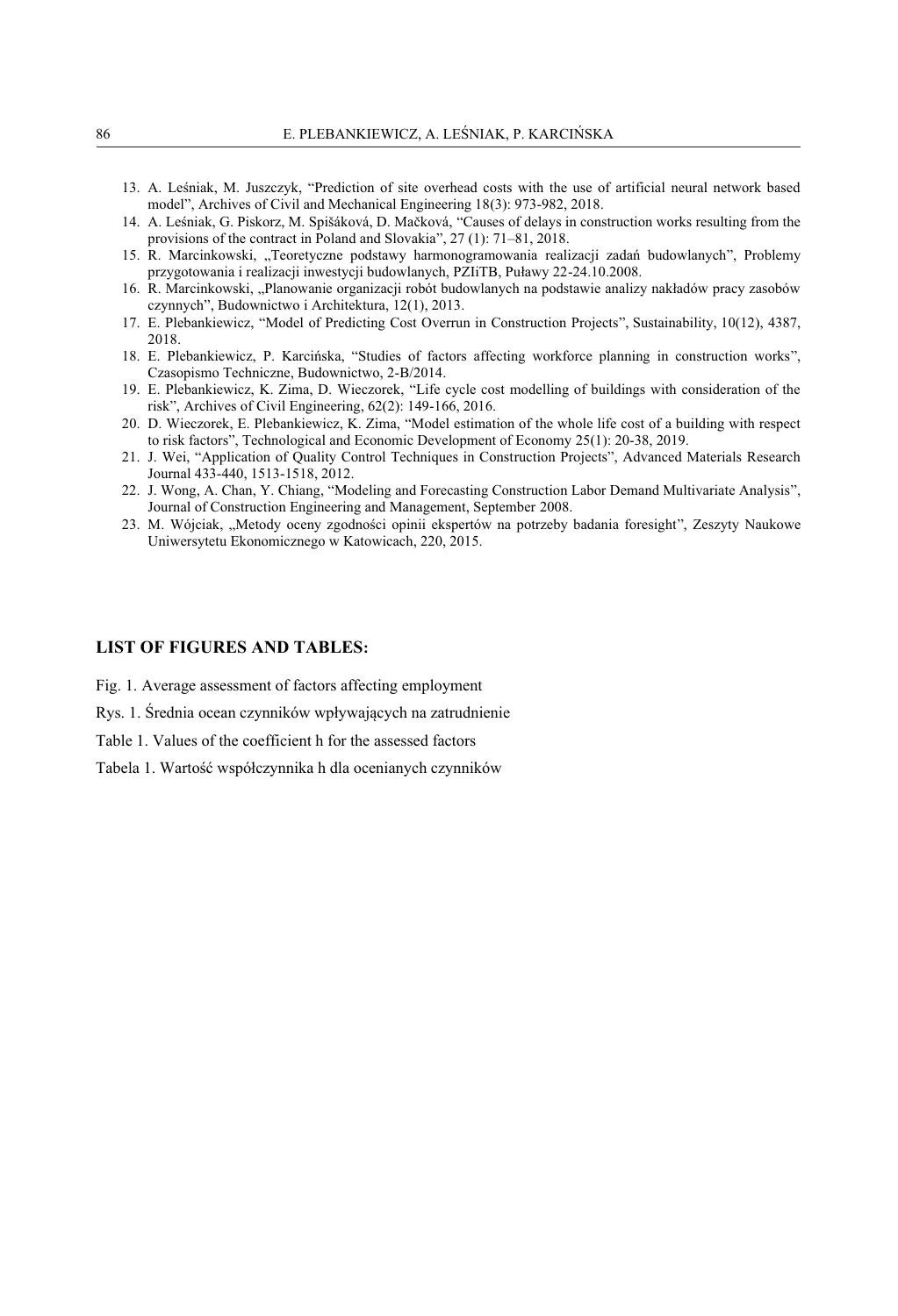#### **CZYNNIKI KSZTAŁTUJĄCE ZATRUDNIENIE NA BUDOWIE**

*Słowa kluczowe***:** budownictwo, planowanie zatrudnienia, ocena opinii ekspertów

#### **STRESZCZENIE:**

W artykule przedstawiono wyniki badań przeprowadzonych wśród wykonawców budowlanych, dotyczących czynników mających wpływ na decyzje dotyczące planowania zatrudnienia na budowie.

Najczęściej przyjmowaną podstawą do ustalenia liczby pracowników, a także czasu realizacji roboty budowlanej są normy czasowe i ilość planowanej roboty budowlanej. Wykonawcy stosują opracowane przez siebie i na własne cele normy czasowe lub korzystają z ogólnodostępnej bazy norm, tj. np. Katalogów Nakładów Rzeczowych. Jednak na planowaną liczebność pracowników na budowie wpływa również szereg czynników. Aby określić wielkość ich wpływu przeprowadzono badania ankietowe wśród polskich wykonawców budowlanych. Kwestionariusz ankiety wypełniło 38 osób zajmujących się na co dzień organizacyjnym przygotowaniem przedsięwzięcia budowlanego, co w stosunku do wysłanych zapytań dało prawie 50% responsywności. Zaprezentowane w artykule wyniki dotyczą okresu od stycznia 2014 roku do stycznia 2015 roku.

Wadą zastosowanej metody badawczej może być jakość uzyskiwanych informacji, często nieobiektywnych. Jednak rzetelna ocena złożonych zjawisk społeczno – gospodarczych nie jest w praktyce możliwa bez odwoływania się do opinii badaczy i doświadczonych praktyków. Dlatego istotną kwestią jest ocena zgodności uzyskanych opinii. Według tzw. koherencyjnej teorii prawdy prawdziwe jest to, co jest wewnętrznie spójne, co do czego istnieje zgoda. Jeżeli zgodność wystawionych przez grupę respondentów ocen jest na odpowiednio wysokim poziomie, można na ich podstawie formułować sądy ogólne.

Czynniki, które zostały ujęte w przeprowadzonym badaniu to: ilość robót, rodzaj robót, dostępność pracowników, wartość kontraktu, termin realizacji, stopień prefabrykacji materiałów, stopień zmechanizowania robót, zarządzanie projektem, technologia robót, warunki fizyczne na placu budowy, współpraca wykonawcy z projektantem oraz kwalifikacje pracowników. Respondenci badania oceniali siłę wpływu każdego z dwunastu czynników na planowane zatrudnienie w pięciostopniowej skali Likerta, wykorzystywanej powszechnie w kwestionariuszach ankiet do oceny stopnia akceptacji badanego zjawiska czy poglądu. Przypisywane oceny zawierały się w przedziale od 0 do 4 , gdzie 0 oznaczało brak wpływu, 1 – wpływ mały, 2 – wpływ średni, 3 – wpływ duży i 4 – wpływ bardzo duży. Dla każdego czynnika obliczono średnią ocenę.

W dalszej analizie wyniki badania ankietowego zostały poddane ocenie zgodności opinii respondentów. Każdy czynnik i przypisane mu oceny wpływu na planowane zatrudnienie rozpatrywany był indywidualnie. W pierwszym kroku, uzyskane oceny wpływu dla każdego czynnika zostały podzielone na trzy grupy. Podziału tego dokonano na podstawie wyznaczonych położeń kwartyli skrajnych (Q1 i Q3) dla każdego uporządkowanego szeregu przypisanych przez respondentów ocen. Konsekwentnie podział ten zostanie wykorzystany w dalszej pracy naukowej autorki w zakresie badanego tematu, a konkretnie w budowie modelu matematycznego do planowania zatrudnienia na budowie. Zabieg ten zastosowano, aby oceny bardzo niskie albo bardzo wysokie przypisywane czynnikom przez niektórych wykonawców również zostały uwzględnione w modelu a równocześnie nie zaburzały ocen średnich.

Na podstawie położenia pierwszego trzeciego kwartyla w uporządkowanym szeregu odpowiedzi każdy z tych szeregów podzielono na trzy zbiory: